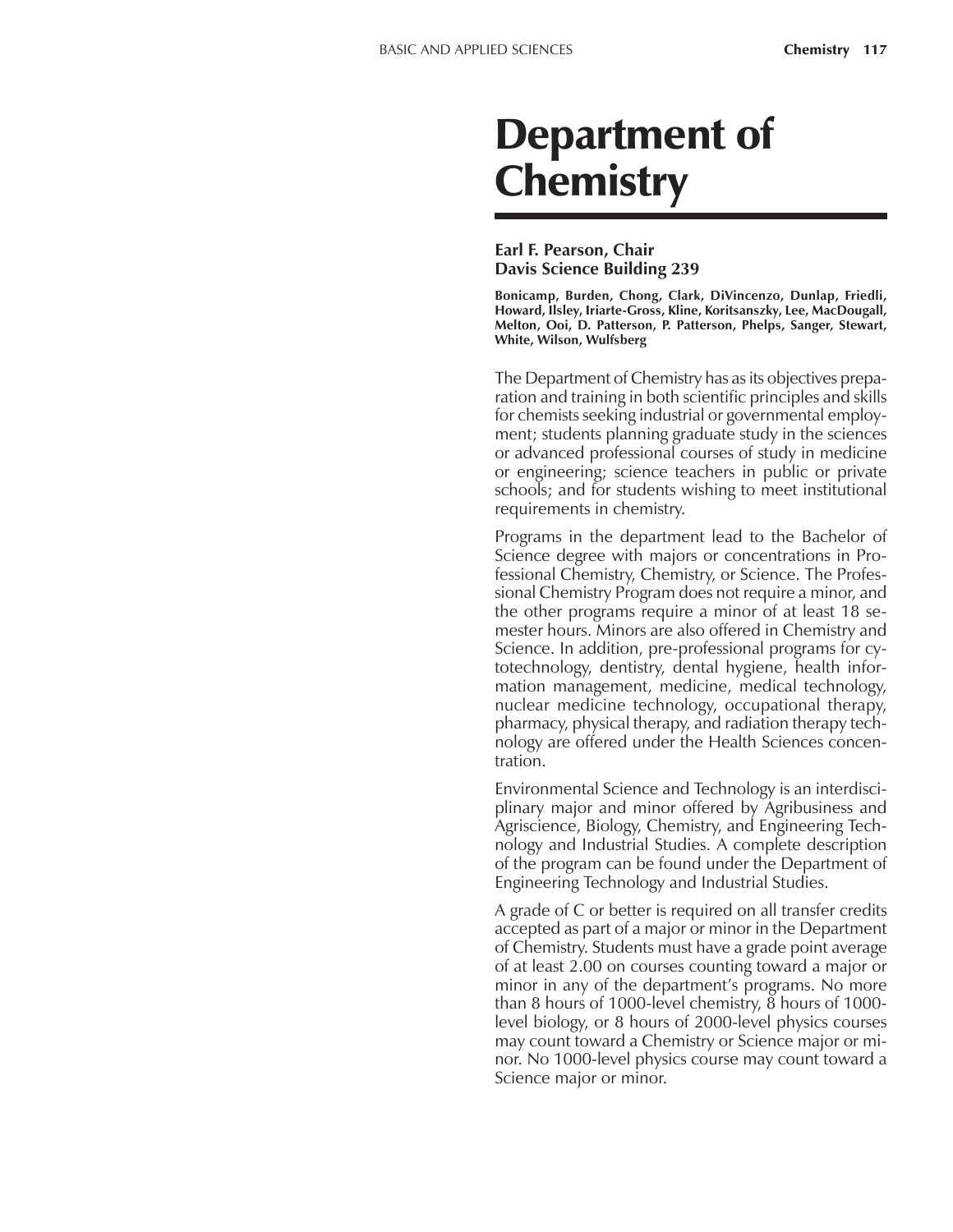Laboratory safety is of primary importance in the Department of Chemistry. Students are required to follow **all** laboratory safety rules, a statement of which will be provided to all students at the first laboratory period. **Approved safety goggles must be worn at all times while in the laboratory.** Failure to comply with any of the laboratory rules may result in the student's removal from the laboratory for that laboratory period. Continued violation of safety rules can result in the withdrawal of the student from the course.

**Curricular listings include General Education requirements in Communication, History, Humanities and/or Fine Arts, Mathematics, Natural Sciences, and Social/Behavioral Sci**ences categories as outlined on pages 60–63.

### **Major in Chemistry, Professional Concentration**

The Professional Chemistry concentration in the Chemistry major, approved by the American Chemical Society, consists of 48 semester hours in chemistry including CHEM 1110, 1120, 2230, 3010, 3020, 3530 or 4500, 4230, 4350, 4360, 4400, 4410, and 4430, plus at least 4 hours (including one hour of laboratory) from CHEM 4100, 4700/4780, 4730, 4000, 4510/4530, 4880, 4600, or 4610; mathematics through MATH 1920; MATH 3110 or PHYS 3150; PHYS 2010, 2011, 2020, 2021 (or 2110, 2111, 2120, 2121); BIOL 1110, 1120; at least 3 hours of computer science approved by advisor; and fulfillment of University General Education requirements. A minimum of 12 upper-division hours in the Chemistry major must be taken at MTSU. No minor is required for this major.

#### **Recommended Sequence**

| <b>FRESHMAN</b>         |                | <b>SOPHOMORE</b>        |
|-------------------------|----------------|-------------------------|
| CHEM 1110 (Nat Sci)     |                | 4 CHEM 2230, 3010, 30   |
| <b>CHEM 1120</b>        | $\overline{4}$ | PHYS 2010/2011, 202     |
| <b>MATH 1730 (Math)</b> | 4              | <b>MATH 1920</b>        |
| <b>MATH 1910</b>        | 4              | ENGL 2020 or 2030 or    |
| BIOL 1110 (Nat Sci)     | 4              | <b>HUM 2610 (Hum/FA</b> |
| <b>BIOL 1120</b>        | 4              | CSCI (approved by adv   |
| ENGL 1010, 1020 (Comm)  | 6              |                         |
|                         |                |                         |

#### **JUNIOR SENIOR**

#### **SOPHOMORE**

| CHEM 1110 (Nat Sci)    |                | CHEM 2230, 3010, 3020       | 13 |
|------------------------|----------------|-----------------------------|----|
| CHEM 1120              | $\overline{4}$ | PHYS 2010/2011, 2020/2021 8 |    |
| MATH 1730 (Math)       |                | <b>MATH 1920</b>            |    |
| MATH 1910              | 4              | ENGL 2020 or 2030 or        |    |
| BIOL 1110 (Nat Sci)    | 4              | <b>HUM 2610 (Hum/FA)</b>    |    |
| <b>BIOL 1120</b>       | 4              | CSCI (approved by advisor)  | 3  |
| ENGL 1010, 1020 (Comm) | 6              |                             | 31 |
|                        | 30             |                             |    |

| CHEM 4400, 4350, 4360,      |                | CHEM 4230, 4410, 4430       | 9              |
|-----------------------------|----------------|-----------------------------|----------------|
| $(3530 \text{ or } 4500)$   | 14             | <b>CHEM</b> concentration   |                |
| <b>COMM 2200 (Comm)</b>     | 3              | upper-division electives    | $\overline{4}$ |
| HIST 2010, 2020, or 2030    | 6              | Humanities and/or Fine Arts | 3              |
| MATH 3110 or PHYS 3150      | $\overline{4}$ | Social/Behavioral Sciences  |                |
| Humanities and/or Fine Arts | 3              | (2 prefixes)                | 6              |
|                             | 30             | Electives                   | $\overline{4}$ |
|                             |                | Upper-division elective     | 3              |
|                             |                |                             | 29             |

### **Major in Chemistry**

The Chemistry major consists of 36 semester hours in chemistry including CHEM 1110, 1120, 2230, 3010, 3020, 4330, 4340 (or 4350, 4360), and at least 7 hours from among the upper-division electives: CHEM (3530 or 4500), 4000, 4400, 4100, (4700 or 4780), 4600, (4630 or 4230), and PSCI 4080. Also required are MATH 1910; PHYS 2010, 2011, 2020, 2021; BIOL 1110, 1120; and fulfillment of University General Education requirements. A minimum of 12 upper-division hours in the Chemistry major must be taken at MTSU.

*NOTE: Students who wish to get jobs as chemists are strongly encouraged to take additional upper-division courses, especially CHEM 4630, follow the plan for the professional major, or take more advanced chemistry courses upon graduation. The Chemistry major requires one minor of at least 18 hours. Students who plan to graduate with no more than 120 hours should consult their advisors to be sure 42 upper-division hours are included in their curriculum.*

### **Recommended Sequence**

| <b>FRESHMAN</b>        |    | <b>SOPHOMORE</b>               |    |
|------------------------|----|--------------------------------|----|
| CHEM 1110 (Nat Sci)    | 4  | CHEM 2230, 3010, 3020          | 13 |
| <b>CHEM 1120</b>       | 4  | PHYS 2010/2011, 2020/2021      | -8 |
| MATH 1730 (Math)       | 4  | Minor                          | 3  |
| <b>MATH 1910</b>       | 4  | ENGL 2020 or 2030 or           |    |
| BIOL 1110 (Nat Sci)    | 4  | <b>HUM 2610 (Hum/FA)</b>       | 3  |
| <b>BIOL 1120</b>       | 4  | <b>Upper-Division Elective</b> | 3  |
| ENGL 1010, 1020 (Comm) | 6  |                                | 30 |
|                        | 30 |                                |    |
|                        |    |                                |    |

#### **IUNIOR**

| CHEM 4330, 4340             |     | CHEM concentration         |
|-----------------------------|-----|----------------------------|
| COMM 2200 (Comm)            | 3   | upper-division electives   |
| HIST 2010, 2020, or 2030    | 6   | Humanities and/or Fine Ar  |
| Minor                       | 10. | Social/Behavioral Sciences |
| Humanities and/or Fine Arts | -3  | (2 prefixes)               |
|                             | 30  | Minor                      |

| <b>JUNIOR</b>               |    | <b>SENIOR</b>               |    |
|-----------------------------|----|-----------------------------|----|
| CHEM 4330, 4340             | 8  | <b>CHEM</b> concentration   |    |
| <b>COMM 2200 (Comm)</b>     | 3  | upper-division electives    | 7  |
| HIST 2010, 2020, or 2030    | 6  | Humanities and/or Fine Arts | 3  |
| Minor                       | 10 | Social/Behavioral Sciences  |    |
| Humanities and/or Fine Arts | 3  | (2 prefixes)                | 6  |
|                             | 30 | Minor                       | 5  |
|                             |    | Upper-division electives    | 9  |
|                             |    |                             | 30 |

#### **Minor in Chemistry**

The minor in Chemistry consists of 19 semester hours of chemistry, including CHEM 1110 and 1120 with a maximum of 8 hours in freshman-level chemistry. At least four upperdivision hours must be taken at MTSU.

### **Teacher Licensure in Chemistry (7-12)**

Students seeking a license to teach chemistry in secondary schools (grades  $\bar{7}$ -12) must complete (1) a major in Chemistry, (2) a minor in Secondary Education, and (3) a course (PSCI 1030) in addition to the General Education requirements.

#### **Secondary Education Minor Requirements**

Students must contact their Secondary Education minor advisors for approval of appropriate courses.

*NOTE: The Secondary Education minor has been revised. Please see page 193 and contact the Educational Leadership Department for information.*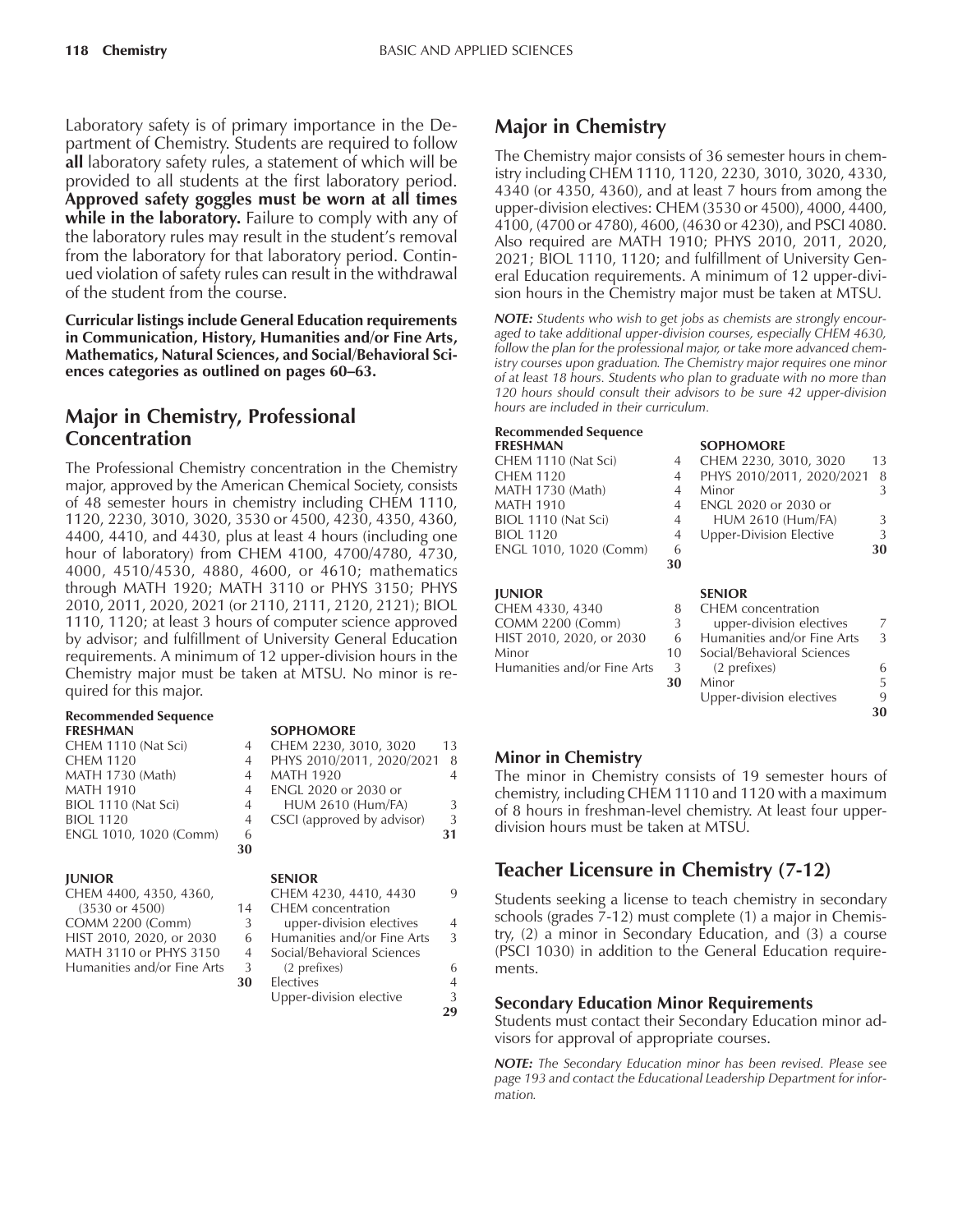### **Teacher Licensure in Interdisciplinary Studies (K-6)**

Students may become licensed to teach in grades K-6 including science by following the Interdisciplinary Studies major. The science and math courses required are PSCI 1030 and 4030; BIOL 1030 and 3000; GEOL 1030; and MATH (1010 or 1710), 1410, 1420, and 4010. See other requirements for majors in the Elementary and Special Education Department section.

### **Major in Science**

The major in Science has two concentrations—General Science and Health Science. A minimum of 9 semester hours of upper-division courses in either concentration of the Science major must be taken at MTSU. The Science major requires only one minor which must include at least 3 semester hours at the upper-division level taken at MTSU.

#### **Concentration: General Science**

The General Science concentration is a broad-based science degree requiring 19 semester hours acceptable for a minor in each of two fields selected from biology, chemistry, and physics plus 8 semester hours from the third field. Each student should work closely with his/her advisor in completing the program for the General Science concentration.

### **Recommended Sequence**

| CHEM 1110 (Nat Sci)<br>Science major electives<br>4<br>PHYS 2010/2011, 2020/2021<br>CHEM 1120<br>4 |    |
|----------------------------------------------------------------------------------------------------|----|
|                                                                                                    | 8  |
|                                                                                                    | 8  |
| MATH 1730 (Math)<br>Electives/Minor<br>4                                                           | 11 |
| MATH 1910<br><b>ENGL 2020 or 2030 or</b><br>$\overline{4}$                                         |    |
| BIOL 1110 (Nat Sci)<br><b>HUM 2610 (Hum/FA)</b><br>4                                               | 3  |
| <b>BIOL 1120</b><br>4                                                                              | 30 |
| ENGL 1010, 1020 (Comm)<br>6                                                                        |    |
| 30                                                                                                 |    |
|                                                                                                    |    |
| <b>JUNIOR</b><br><b>SENIOR</b>                                                                     |    |
| Science major electives<br>8                                                                       | 6  |
| Science major electives<br>Humanities and/or Fine Arts<br>COMM 2200 (Comm)<br>3                    | 3  |
| HIST 2010, 2020, or 2030<br>Electives/Minor<br>6                                                   | 15 |
| Electives/Minor<br>Social/Behavioral Sciences<br>10                                                |    |

**30 30**

#### **Concentration: Health Science**

The Health Science concentration is for students who expect to enter a professional school after completing an appropriate pre-professional curriculum. There are three groups of programs. One group leads to an MTSU degree through completion of three years of the program at MTSU, acceptance into a professional school, and successful completion of one year. These programs are referred to as three-andone programs and result in a bachelor's degree in science from MTSU with a health science concentration. Some programs listed under health science are designed for transfer only and do not lead to a degree from MTSU while other programs require completion of a baccalaureate degree prior to entrance.

Admission to the MTSU pre-professional program does not assure admission to a professional program. In the beginning of the third year, the student should make application to the program of choice, following the procedures of the particular program. Selection for admission is competitive and is made by the admissions committee of the respective program according to their selection standards.

The limits on class size in most of the professional programs may prevent acceptance of some qualified applicants. In the event a first application is unsuccessful, the program may be easily changed to a Chemistry or Biology major leading to a B.S. degree, and then application may be made a second time.

Students should note the following:

**Chemistry**—Students with a weak background or no high school chemistry should enroll in CHEM 1010 before taking CHEM 1110.

**Mathematics**—Mathematics is not required for entrance into medical school, dental school, or pharmacy school; however, mathematics is necessary for physics which is required. MATH 1710 and 1720 provide the minimum math preparation; good students are advised to take MATH 1730 and 1910. **Irregularities**—Advanced placement, remedial courses, failure of required courses, or summer school may cause some students to deviate from the sequence in the recommended curriculum. Regular consultation with the advisor is most important.

Advisors-Advisors to these programs are assigned in the Clara Todd Pre-professional Health and Science Advising Center located in the Chemistry Department. The advisor will provide a curriculum sheet as a guide for the program. Guidance is provided on the recommended courses and procedures to be followed in leading to applications to a professional program. A pre-professional evaluation committee aids the students in providing recommendations requested by the professional programs.

**Degree from MTSU**—Students who plan to obtain degrees from MTSU must file the Intent to Graduate Form.

#### **Minor in Science**

The minor in Science consists of 24 semester hours: 16 hours in biology, chemistry, or physics, and 8 semester hours in one of the other two. At least 4 upper-division hours in a science must be taken at MTSU. Consult your advisor to determine which courses will satisfy minor requirements.

#### **Pre-medical Curriculum (Including optometry, osteopathy, podiatry, or chiropractic)**

The pre-medical curriculum prepares students to make application to all of the medical schools in Tennessee and most of the medical schools in the United States. A student planning to enter a medical school in another state is expected to supply the advisor with a catalog from the school under consideration. Students who plan to apply for admission to a school of optometry, osteopathy, podiatry, or chiropractic should follow this general pre-medical curriculum.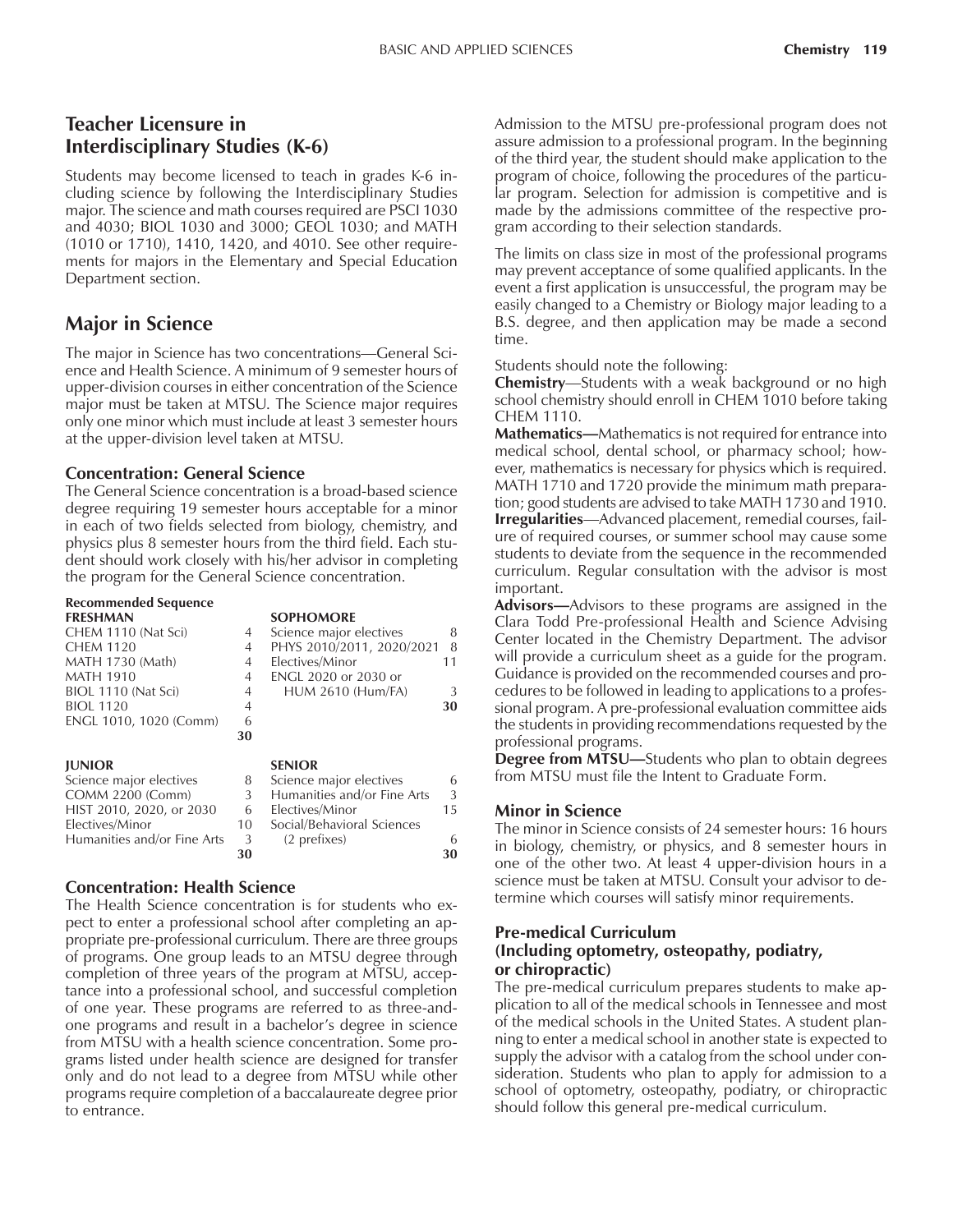| <b>Recommended Curriculum</b> |                |                             |    |
|-------------------------------|----------------|-----------------------------|----|
| <b>FRESHMAN</b>               |                | <b>SOPHOMORE</b>            |    |
| CHEM 1110 (Nat Sci)           | 4              | <b>CHEM 2230</b>            | 5  |
| <b>CHEM 1120</b>              | 4              | <b>CHEM 3010</b>            | 4  |
| BIOL 1110 (Nat Sci)           | $\overline{4}$ | BIOL 2120, 2230             | 8  |
| <b>BIOL 1120</b>              | 4              | PHYS 2010/2011, 2020/2021   | 8  |
| ENGL 1010, 1020 (Comm)        | 6              | <b>ENGL 2020 or 2030 or</b> |    |
| MATH 1910 (Math)              | 4              | <b>HUM 2610 (Hum/FA)</b>    | 3  |
| <b>COMM 2200 (Comm)</b>       | 3              | Humanities and/or Fine Arts | 3  |
| Humanities and/or Fine Arts   | 3              |                             | 31 |
|                               | 32             |                             |    |
| <b>JUNIOR</b>                 |                | <b>SENIOR</b>               |    |
| <b>CHEM 3020</b>              | 4              | Professional program        |    |
| CHEM 3530 or 4500             | 4              | credits (granted upon       |    |
| BIOL 3020, 4210               | 8              | successful completion       |    |
| HIST 2010, 2020, or 2030      | 6              | of first year of approved   |    |
| Social/Behavioral Sciences    |                | program)                    | 30 |
| (2 prefixes)                  | 6              |                             | 30 |
| Upper-division elective       |                |                             |    |
|                               | 29             |                             |    |

*NOTE: Electives must be selected carefully in order to assure meeting institutional requirements for graduation: (1) completion of General Education requirements; (2) completion of a minor; (3) completion of a minimum 42 semester hours of upper-division work (courses numbered 3000 and above).*

#### **Pre-physical Therapy Curriculum**

The following curriculum is proposed for students planning to make application to the physical therapy program in the College of Allied Health Sciences at the University of Tennessee-Memphis. Students are encouraged to complete a baccalaureate degree prior to entering a physical therapy (PT) school. Consult your advisor. Since different schools have different prerequisites, curriculum guide sheets for this and other PT schools in Tennessee should be obtained from the coordinator of pre-professional advising. At that time, a prephysical therapy advisor is assigned. *Frequent contact with the advisor is essential to being properly prepared for application to the professional schools.* Volunteer work in physical therapy is required. A student intending to apply to other schools should obtain admission packets from them and consult with his or her advisor.

| <b>Recommended Curriculum</b> |   |                             |    |
|-------------------------------|---|-----------------------------|----|
| <b>FRESHMAN</b>               |   | <b>SOPHOMORE</b>            |    |
| BIOL 1110, 1120               | 8 | BIOL 2010, 2020             | 8  |
| ENGL 1010, 1020               |   | 6 PHYS 2010/2011, 2020/2021 | -8 |
| CHEM 1110, 1120               | 8 | PSY 1410, 2300              | 6  |
| <b>MATH 1730</b>              |   | 4 Courses from major*       |    |
| Courses from major*           |   |                             |    |

*NOTE: Other prerequisite courses: PSY 3020 (3 hrs.) or MATH 1530 (3 hrs), CSCI 1150 (3 hrs.) or INFS 2200 (3 hrs.), HIST 2010, 2020 (6 hrs.), and COMM 2200 (3 hrs.)*

*Student must obtain an advisor for the physical therapy program who helps select a major in addition to meeting prerequisites for physical therapy requirements. The advisor will assist in selecting elective courses. UT-M requires 9 hours of social science which should be taken from MTSU General Education requirements or courses necessary to meet requirements of other PT programs. Some suggested courses are PSY 4190, 4210, 3230, 3590; ANTH 2010; SOC 1010; PHIL 1030, 2110; ECON 2410. Other elective courses should be selected from BIOL 3010, 3020, 4130 or other approved biology or chemistry courses. Other suggested elective courses are PHED 4830 and 4910.*

### **Three-and-One Programs**

The following are programs that lead to an MTSU degree: pre-cytotechnology, pre-dental, pre-medical technology, prepharmacy, pre-nuclear medicine technology, and pre-radiation therapy technology.

Since acceptance into dental or pharmacy school after three years is highly competitive, most students complete the specified pre-dental or pre-pharmacy curriculum then complete a fourth year at MTSU which will lead to a bachelor's degree in biology, chemistry, or science.

General requirements for a degree under this concentration:

- 1. Complete the specified three-year pre-professional curriculum consisting of at least 90 hours.
- 2. Apply to, be accepted in, and successfully complete either one year (30 hours) in the professional school or one year of an approved clinical or laboratory school (for which 30 hours will be granted).
- 3. Each program will require a minimum of 35 hours of science (biology, chemistry, physics).
- 4. Twenty-one (21) upper-division hours from MTSU of which 12 must be in science as approved by the advisor. *NOTE: Any hours granted for laboratory experience do not apply to these 21 upper-division hours.*
- 5. The last 30 semester hours of MTSU coursework must be in residence at MTSU.

#### **Pre-cytotechnology Curriculum (CT)**

The curriculum outlined for the Medical Technology program may be followed at MTSU; after successful completion of a program in a nationally accredited cytotechnology school, a B.S. degree from MTSU can be received.

#### **Recommended Curriculum**

| кссонністаса сантсавні     |                |                             |    |
|----------------------------|----------------|-----------------------------|----|
| <b>FRESHMAN</b>            |                | <b>SOPHOMORE</b>            |    |
| CHEM 1110 (Nat Sci)        | 4              | CHEM 3010, 3020 or          |    |
| <b>CHEM 1120</b>           | 4              | CHEM 2030, 3530             | 8  |
| BIOL 1110 (Nat Sci)        | $\overline{4}$ | BIOL 2120, 2230             | 8  |
| <b>BIOL 1120</b>           | $\overline{4}$ | HIST 2010, 2020, or 2030    | 6  |
| ENGL 1010, 1020 (Comm)     | 6              | <b>ENGL 2020 or 2030 or</b> |    |
| <b>MATH 1710 (Math)</b>    | 3              | <b>HUM 2610 (Hum/FA)</b>    | 3  |
| PHYS 2010/2011 or 1300     | $\overline{4}$ | Humanities and/or Fine Arts |    |
| <b>COMM 2200 (Comm)</b>    | 3              | (2 prefixes)                | 6  |
|                            | 32             |                             | 31 |
| <b>JUNIOR</b>              |                | <b>SENIOR</b>               |    |
| CHEM elective*             | 3              | Professional program        |    |
| BIOL 4110, 4300            | 8              | credits (granted upon       |    |
| <b>BIOL</b> elective       | 3              | completion of first year    |    |
| Social/Behavioral Sciences |                | of approved program)        | 30 |
| (2 prefixes)               | 6              |                             | 30 |
| Electives*                 | 7              |                             |    |
|                            | 27             |                             |    |

*\*Total upper-division hours must equal at least 21; total of 90 hours prior to professional program.*

#### **Pre-dental Curriculum**

The following curriculum is proposed for students planning to enter the College of Dentistry at the University of Tennessee-Memphis and will meet the requirements for a B.S. degree from MTSU upon successful completion of one year in dental school. See page 57 for specific requirements.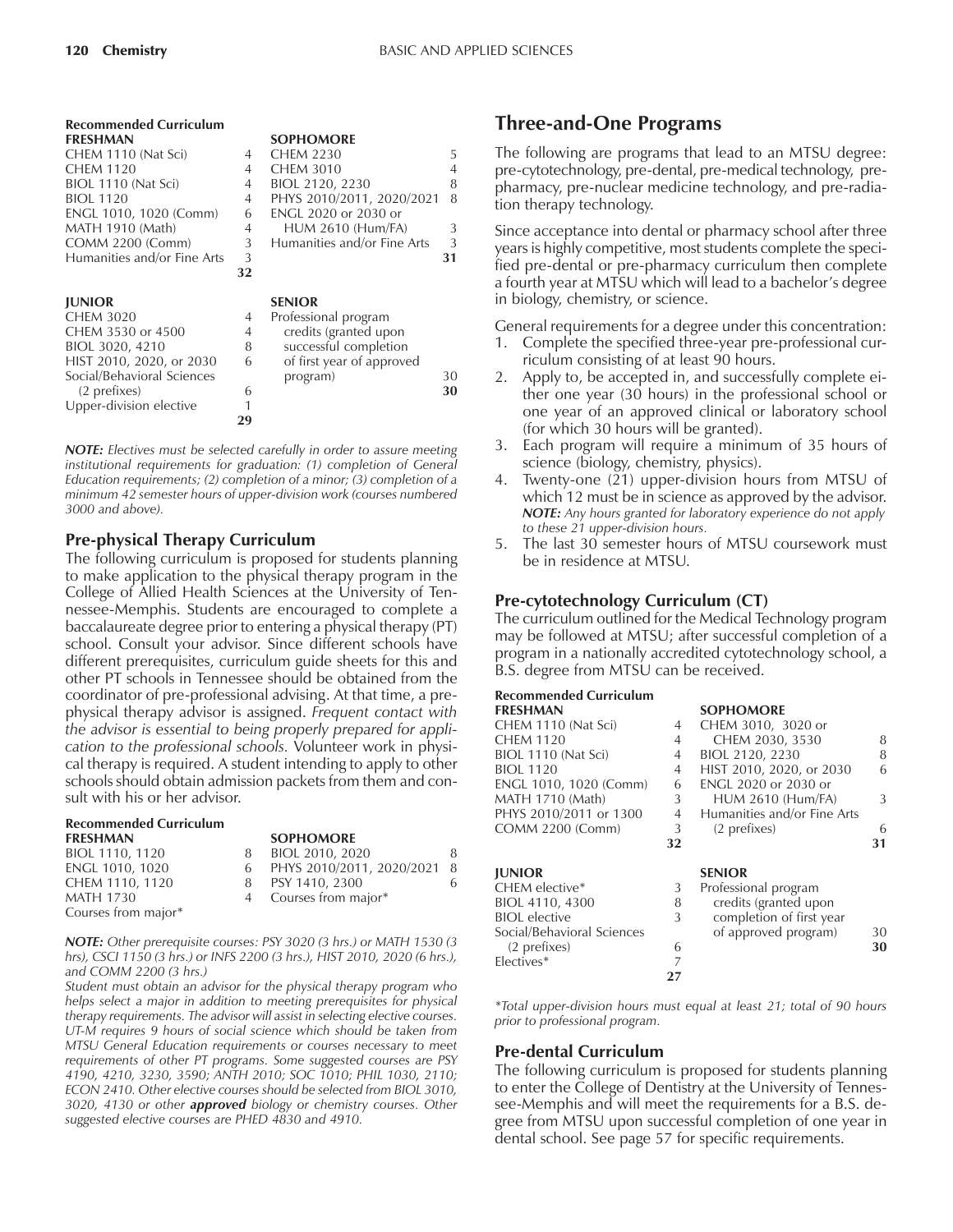*NOTE: Many applicants find that a B.S. degree is required to be competitive for acceptance; therefore, most pre-dental students usually pursue a Chemistry major and Biology minor or vice versa.*

| <b>Recommended Curriculum</b> |    |                          |                |
|-------------------------------|----|--------------------------|----------------|
| <b>FRESHMAN</b>               |    | <b>SOPHOMORE</b>         |                |
| CHEM 1110 (Nat Sci)           | 4  | <b>CHEM 2230</b>         | 5              |
| <b>CHEM 1120</b>              | 4  | <b>CHEM 3010</b>         | $\overline{4}$ |
| BIOL 1110 (Nat Sci)           | 4  | PHYS 2020/2021           | $\overline{4}$ |
| <b>BIOL 1120</b>              | 4  | <b>BIOL 2120</b>         | $\overline{4}$ |
| ENGL 1010, 1020 (Comm)        | 6  | ENGL 2020 or 2030 or     |                |
| MATH 1910 (Math)*             | 4  | <b>HUM 2610 (Hum/FA)</b> | 3              |
| PHYS 2010/2011                | 4  | HIST 2010, 2020, or 2030 | 6              |
|                               | 30 | <b>COMM 2200 (Comm)</b>  | 3              |
|                               |    |                          | 29             |
|                               |    |                          |                |
| <b>JUNIOR</b>                 |    | <b>SENIOR</b>            |                |
| <b>CHEM 3020</b>              | 4  | Professional program     |                |
| <b>CHEM 3530</b>              | 4  | credits (granted upon    |                |
| BIOL 3020, 4130               | 8  | successful completion of |                |
| Humanities and/or Fine Arts   |    | first year of approved   |                |
| (2 prefixes)                  | 6  | program)                 | 30             |
| Social/Behavioral Sciences    |    |                          | 30             |
| (2 prefixes)                  | 6  |                          |                |
| Upper-division elective       | 3  |                          |                |
|                               | 31 |                          |                |
|                               |    |                          |                |

*\*Prerequisite to MATH 1910 is MATH 1730 or MATH ACT greater than or equal to 26.*

*NOTE 1: Total of 90 hours prior to professional program. Total upperdivision hours must equal at least 21.*

*NOTE 2: Additional courses elected must satisfy the requirements for 42 upper-division hours (21 for the three-and-one program); 120 total hours for graduation (90 for the three-and-one program), and for the B.S. degree (but not for the three-and-one program) major and minor.*

#### **Pre-medical Technology Curriculum (MT)**

The medical technology degree program requires the successful completion of three years (minimum of 90 semester hours) academic work followed by a minimum of 12 months (30 semester hours or equivalent) in a medical technology program approved by a national accrediting agency and by Middle Tennessee State University. The academic program must fulfill all General Education requirements for a B.S. degree, include at least 24 semester hours of courses numbered 3000 or above, and at least the last two semesters (30 semester hours) must be in residence at MTSU. All other requirements for graduation given elsewhere in this catalog must be met. Specific course requirements are shown below.

*Upon approval, a student with the MLT certification from a nationally accredited program at a community college or from any other nationally accredited MLT program may enroll at MTSU, follow the academic part of the medical technology curriculum, fulfill MTSU requirements for graduation, and receive credit (30 semester hours for programs with credit hours not assigned) for the MLT clinical work to be applied toward the B.S. degree. In addition to appropriate MLT certification, three years of full-time clinical laboratory experience are required, in accordance with state and national regulations.*

| Recommended Curriculum        |                |                             |    |
|-------------------------------|----------------|-----------------------------|----|
| FRESHMAN                      |                | <b>SOPHOMORE</b>            |    |
| CHEM 1110 (Nat Sci)           | 4              | CHEM 3010, 3020             | 8  |
| CHEM 1120                     | 4              | BIOL 2120, 2230             | 8  |
| BIOL 1110 (Nat Sci)           | 4              | HIST 2010, 2020, or 2030    | 6  |
| <b>BIOL 1120</b>              | 4              | <b>ENGL 2020 or 2030 or</b> |    |
| ENGL 1010, 1020 (Comm)        | 6              | <b>HUM 2610 (Hum/FA)</b>    | 3  |
| MATH 1710 (Math)              | 3              | COMM 2200 (Comm)            | 3  |
| PHYS 2010/2011 or 1300        | $\overline{4}$ | Humanities and/or Fine Arts | 3  |
|                               | 29             |                             | 31 |
| <b>IUNIOR</b>                 |                | <b>SENIOR</b>               |    |
| CHEM 3530                     | 4              | Professional program        |    |
| BIOL 4110, 4300               | 8              | credits (granted upon       |    |
| BIOL upper-division elective* | 4              | successful completion       |    |
| Humanities and/or Fine Arts   | 3              | of first year of approved   |    |
| Social/Behavioral Sciences    |                | program)                    | 30 |
| (2 prefixes)                  | 6              |                             | 30 |
| Electives                     | 5              |                             |    |
|                               | 30             |                             |    |

*Total of 90 hours prior to professional program.*

*\*At least 1 hour must be upper division; total upper-division hours must equal at least 21.*

#### **REGISTRATION PROCEDURE FOR THE FOURTH YEAR**

Upper-division forms must have been completed and approved by the dean, College of Basic and Applied Sciences, at the end of the second year. After acceptance to an accredited medical technology program, the student will be considered registered for the professional year when the following procedures are completed:

- A letter of recommendation is sent from the faculty advisor to the dean, College of Basic and Applied Sciences, stating the name of the program, the program being taken during the senior year, and dates of beginning and completion of the program.
- 2. Approval is given by the dean, College of Basic and Applied Sciences, of the advisor's recommendation by letter, authorizing the student to attend the program indicated. Copies of the letters are sent to the Records Office, to the advisor, and to the professional program.
- 3. An Intent to Graduate Form is filed by the student in the Records Office at the beginning of the semester **before** the semester in which graduation is expected.

#### **AFFILIATED MEDICAL TECHNOLOGY PROGRAMS**

- 1. Vanderbilt Medical Center, Program of Medical Technology, Nashville, Tennessee
- 2. TSU-Meharry, Program of Medical Technology, Nashville, Tennessee
- 3. Austin Peay State University, Program of Medical Technology, Clarksville, Tennessee

Acceptance of work from non-affiliated schools may also be arranged on an individual student basis.

#### **Pre-pharmacy Curriculum**

The following curriculum is proposed for students planning to enter pharmacy school after three years of study at MTSU. Well-prepared students with advanced placement credits may be able to complete pharmacy admission requirements in two years and should consult with their advisors regarding course selection. The course schedule below meets prerequisites for the Pharm.D. programs at the University of Tennessee at Memphis, Samford University, and Mercer University. Students planning to enter other schools of pharmacy should consult regularly with their advisors and choose courses required by the particular school.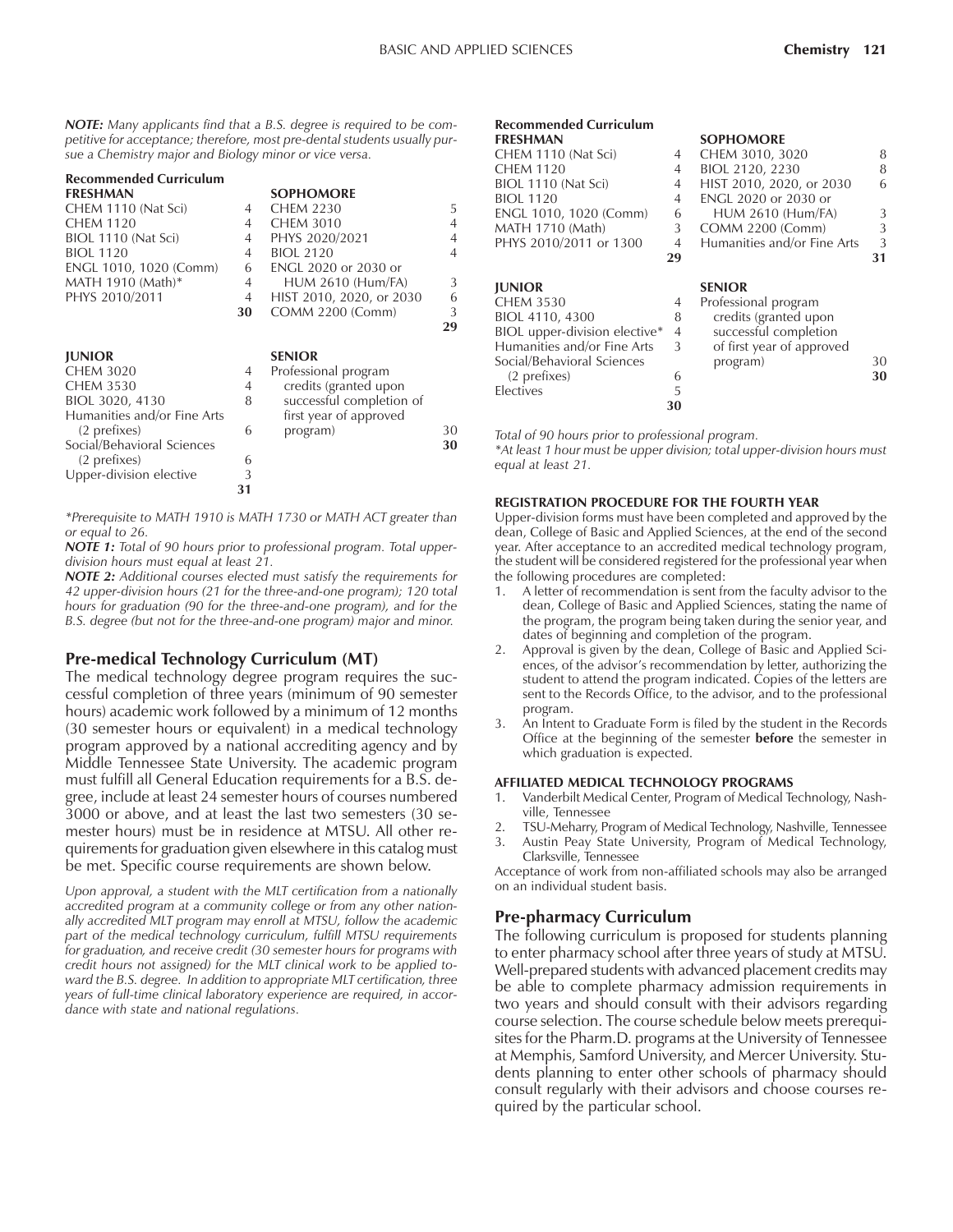| <b>Recommended Curriculum</b> |                |                             |    |
|-------------------------------|----------------|-----------------------------|----|
| <b>FRESHMAN</b>               |                | <b>SOPHOMORE</b>            |    |
| CHEM 1110 (Nat Sci)           | 4              | CHEM 3010, 3020             | 8  |
| <b>CHEM 1120</b>              | 4              | BIOL 2010, 2020             | 8  |
| BIOL 1110 (Nat Sci)           | 4              | <b>MATH 1530</b>            | 3  |
| <b>BIOL 1120</b>              | 4              | <b>ENGL 2020 or 2030 or</b> |    |
| MATH 1910 (Math)              | 4              | <b>HUM 2610 (Hum/FA)</b>    | 3  |
| PHYS 2010/2011                | $\overline{4}$ | PSY 1410 (Soc/Beh Sci)      | 3  |
| ENGL 1010, 1020 (Comm)        | 6              | COMM 2200 (Comm)            | 3  |
|                               | 30             | HIST 1010, 1020, 1110, or   |    |
|                               |                | 1120 (Hum/FA)               | 3  |
|                               |                |                             | 31 |
|                               |                |                             |    |
| <b>JUNIOR</b>                 |                | <b>SENIOR</b>               |    |
| CHEM 4500, 4510, 4530         | 8              | Professional program        |    |
| <b>BIOL 2230</b>              | 4              | credits (granted upon       |    |
| <b>BIOL 4300</b>              | 4              | successful completion       |    |
| HIST 2010, 2020, or 2030      | 6              | of first year of approved   |    |
| ECON 2410 (Soc/Beh Sci)       | 3              | program)                    | 30 |
| Humanities and/or Fine Arts   | 3              |                             | 30 |
| Upper-division elective       | 1              |                             |    |
|                               | 29             |                             |    |
|                               |                |                             |    |

*Total of 90 hours prior to professional program. Total upper-division hours must equal at least 21.*

#### **Pre-nuclear Medicine Technology**

The Nuclear Medicine Technology degree program requires a successful completion of three years (minimum of 90 semester hours) academic work at MTSU followed by a minimum of 12 months (30 semester hours or equivalent) in a nuclear medicine technology program approved by a national accrediting agency and by Middle Tennessee State University. The academic program must fulfill all General Education requirements for a B.S. degree, include at least 21 semester hours of courses numbered 3000 or above, and at least the last two semesters (junior year, 30 semester hours) must be in residence at MTSU. All other requirements for graduation given elsewhere must be met.

| <b>Recommended Curriculum</b><br><b>FRESHMAN</b> |    | <b>SOPHOMORE</b>            |    |
|--------------------------------------------------|----|-----------------------------|----|
| CHEM 1110 (Nat Sci)                              | 4  | CHEM 3010, 3020 or 2030,    |    |
| <b>CHFM 1120</b>                                 | 4  | 3530                        | 8  |
| BIOL 2010 (Nat Sci)                              | 4  | PHYS 2010/2011, 2020/2021   | 8  |
| <b>BIOL 2020</b>                                 | 4  | <b>HLTH 3300</b>            | 3  |
| MATH 1730 or 1910 (Math)                         | 4  | <b>ENGL 2020 or 2030 or</b> |    |
| ENGL 1010, 1020 (Comm)                           | 6  | <b>HUM 2610 (Hum/FA)</b>    | 3  |
| PSY 1410 (Soc/Beh Sci)                           | 3  | HIST 2010, 2020, or 2030    | 6  |
| Elective                                         | 1  | COMM 2200 (Comm)            | 3  |
|                                                  | 30 |                             | 31 |
| <b>JUNIOR</b>                                    |    | <b>SENIOR</b>               |    |
| BIOL 2230, 3340, 4150                            | 10 | Professional program        |    |
| <b>CSCI 1000</b>                                 | 1  | credits (granted upon       |    |
| <b>PHYS 3330</b>                                 | 3  | successful completion       |    |
| Humanities and/or Fine Arts                      |    | of first year of approved   |    |
| (2 prefixes)                                     | 6  | program)                    | 30 |
| PSY 4650                                         | 3  |                             | 30 |
| SOC 4040                                         | 3  |                             |    |
| Social/Behavioral Sciences                       | 3  |                             |    |
|                                                  | 29 |                             |    |

*Total of 90 hours prior to professional program. Total upper-division hours must equal at least 21.*

#### **Pre-radiation Therapy Technology Curriculum**

The Radiation Therapy Technology degree program requires a successful completion of three years (minimum of 90 semester hours) academic work at MTSU followed by a minimum of 12 months (30 semester hours or equivalent) in a radiation therapy technology program approved by a national accrediting agency and by Middle Tennessee State University. The academic program must fulfill all General Education requirements for a B.S. degree, include at least 21 semester hours of courses numbered 3000 or above, and at least the last two semesters (junior year, 30 semester hours) must be in residence at MTSU. All other requirements for admission given elsewhere must be met.

#### **Recommended Curriculum**

|                | <b>SOPHOMORE</b>           |               |
|----------------|----------------------------|---------------|
| 6              | Social/Behavioral Sciences | 3             |
| 4              | PHYS 2010/2011, 2020/2021  | 8             |
| 4              | BIOL 2010 (Nat Sci)        | 4             |
| 3              | <b>BIOL 2020</b>           | 4             |
| 6              | <b>HLTH 3300</b>           | 3             |
| 3              | <b>HLTH 4270</b>           | 3             |
| 3              | N FS 1240                  | 3             |
| 29             | PSY 1410 (Soc/Beh Sci)     | 3             |
|                |                            | 31            |
|                |                            |               |
|                |                            |               |
| 10             | Professional program       |               |
| 3              | credits (granted upon      |               |
| 3              | successful completion      |               |
| 3              | of first year of approved  |               |
| $\overline{2}$ | program)                   | 30            |
|                |                            | 30            |
| 6              |                            |               |
|                |                            |               |
| 3              |                            |               |
| 30             |                            |               |
|                |                            | <b>SENIOR</b> |

*Total of 90 hours prior to professional program. Total upper-division hours must equal at least 21.*

### **Other Transfer Programs**

The following programs do not lead to an MTSU degree: pre-dental hygiene, pre-health information management, and pre-occupational therapy. Students apply to the professional school during the second or third year.

#### **Pre-dental Hygiene Curriculum**

The following curriculum is proposed for students planning to make application to the dental hygiene program in the College of Allied Health Sciences at the University of Tennessee-Memphis. Students who plan to apply for admission to other schools of dental hygiene should consult their advisors.

### **Recommended Curriculum**

|                | <b>SOPHOMORE</b>      |                   |
|----------------|-----------------------|-------------------|
| 4              | BIOL 2010, 2020, 2230 | 12                |
| $\overline{4}$ | <b>COMM 2200</b>      | 3                 |
|                |                       | 6                 |
| 8              | <b>ENGL 2030</b>      | 3                 |
| 6              | Electives*            | 6                 |
| 6              |                       | 30                |
| 34             |                       |                   |
|                |                       | 6 HIST 2010, 2020 |

*\*The advisor should be consulted for elective recommendations.*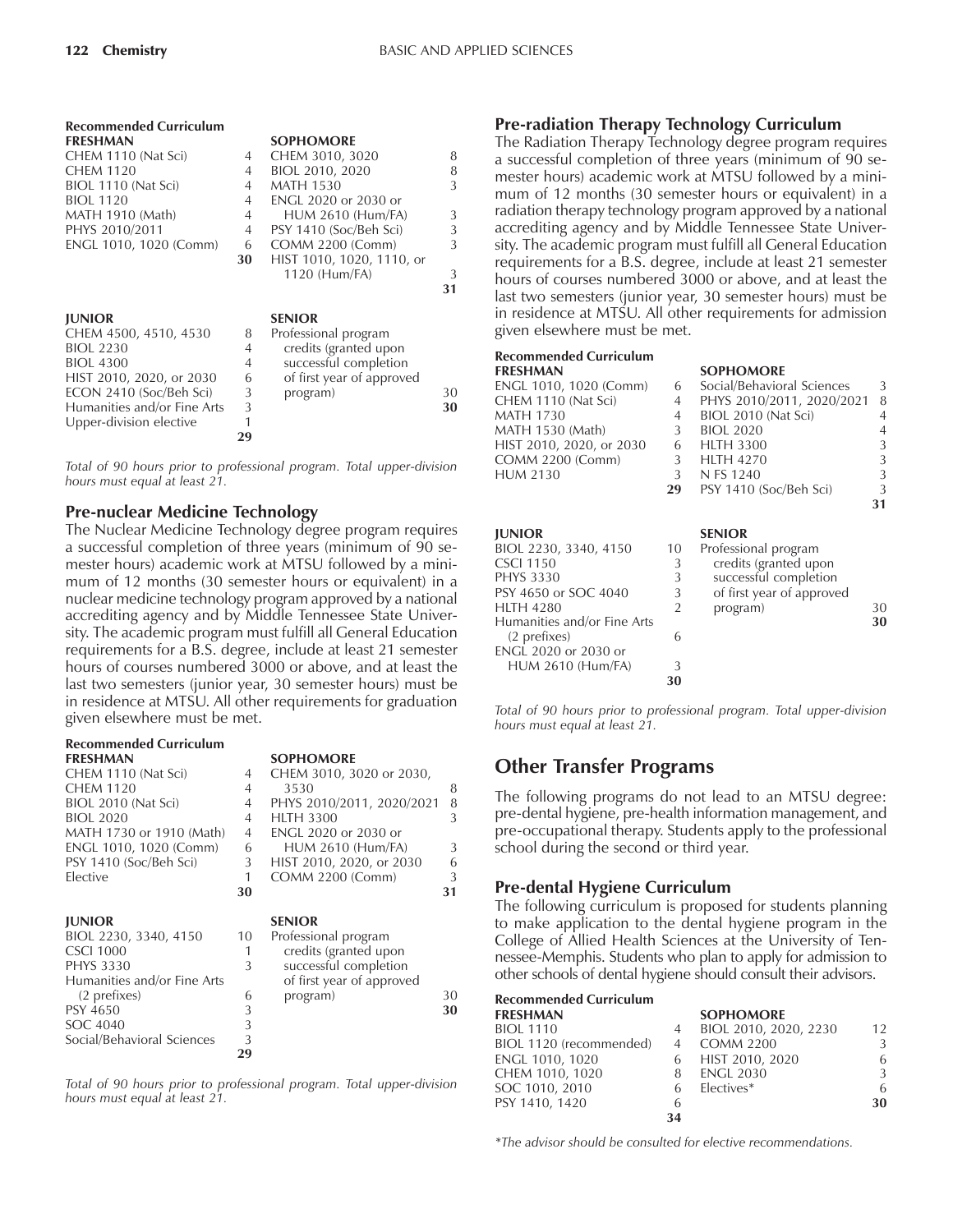#### **Pre-health Information Management Curriculum**

The pre-health information management curriculum below is recommended for students planning to enter the health information management program at Tennessee State University. Information pertaining to pre-health information management is available in DSB 241.

To gain the best first-hand knowledge about health information management, you should contact health information managers (medical record administrators), visit their facilities, and talk to them directly. Working in an office of health information management on a paid or volunteer basis is recommended.

#### **Recommended Curriculum**

| <b>FRESHMAN</b>   |    | <b>SOPHOMORE</b>    |    |
|-------------------|----|---------------------|----|
| BIOL 1110, 1120   | 8  | BIOL 2010, 2020     | 8  |
| ENGL 1010, 1020   | 6  | <b>ENGL 2030</b>    | 3  |
| PSY 1410          | 3  | SOC or HIST or ECON | 6  |
| PSY elective*     | 3  | <b>COMM 2200</b>    | 3  |
| <b>MATH 1710</b>  | 3  | PSY 3020            | 3  |
| Electives*        | 6  | <b>HUM 2130</b>     | 3  |
|                   | 29 | Electives*          | 5  |
|                   |    |                     | 31 |
| <b>JUNIOR</b>     |    |                     |    |
| INES 2200 or 3100 | 3  |                     |    |
| <b>BMOM 3010</b>  | 3  |                     |    |
| BLAW 3400         | 3  |                     |    |
| <b>BMOM 3510</b>  | 3  |                     |    |
| <b>BMOM 4350</b>  | 3  |                     |    |
| <b>MGMT 3610</b>  | 3  |                     |    |
| Electives*        | 12 |                     |    |
|                   | 30 |                     |    |
|                   |    |                     |    |

\**For admission to University of Tennessee-Memphis, a minimum of fifteen (15) upper-division hours is required. The business courses and statistics courses listed above satisfy this requirement.*

#### **Pre-occupational Therapy Curriculum**

The following curriculum is proposed for students planning to enter the occupational therapy program at the College of Allied Health Sciences, University of Tennessee-Memphis. The program requires three (3) years of study (90 semester hours) at MTSU followed by two calendar years at UT-Memphis. While a bachelor's degree is not required, students are encouraged to obtain a bachelor's degree before attending the occupational therapy program at UT-Memphis. Successful completion of the program will entitle the student to receive a Master of Science degree in occupational therapy granted by UT-Memphis.

Students who plan to apply for admission to other schools of occupational therapy should consult with their advisors.

## **Recommended Curriculum**

| <b>FRESHMAN</b>          |    | <b>SOPHOMORE</b> |                |
|--------------------------|----|------------------|----------------|
| BIOL 1110, 1120          | 8  | BIOL 2010, 2020  | 8              |
| ENGL 1010, 1020          |    | SOC 1010         | 3              |
| Social Sciences elective |    | <b>CSCI 1150</b> | 3              |
| CHEM 1110 <sup>*</sup>   |    | PHYS 2010/2011   | $\overline{4}$ |
| <b>PSY 1410</b>          | 3  | PSY 2300, 3230   | 6              |
| <b>COMM 2200</b>         |    | <b>HUM 2130</b>  | 3              |
| $Elective**$             | 3  | ANTH 2010        | 3              |
|                          | 30 |                  | 30             |

| <b>IUNIOR</b>              |    |
|----------------------------|----|
| <b>HUM 2130</b>            | 3  |
| PSY 3020                   | 3  |
| Humanities elective (note) | q  |
| Electives**                | 15 |
|                            | 30 |

*NOTE: Ninety semester hours must be completed prior to matriculation to include additional hours from ANTH (3), Social Sciences (3), and 9 hours of humanities.*

*\*Students with a weak background in chemistry should take CHEM 1010 before taking CHEM 1110.*

*\*\*Recommended electives: computer/technology skills, kinesiology, education, technical or critical writing, fine and performing arts, language and communication systems, philosophy, and up to 4 hours in industrial arts or activity-based courses (e.g., woodworking, ceramics, photography).*

### **Courses in Chemistry [CHEM]**

- 1010 Introductory General Chemistry I. Four credits. For students with no prior courses in chemistry; to be taken before CHEM 1110. Fundamental concepts of chemistry: measurements, matter, chemical bonds, chemical reactions, nuclear chemistry, states of matter, solutions, and electrolytes. Three hours of lecture and one three-hour laboratory. Will not count toward a major or minor in Chemistry.
- 1020 Introductory General Chemistry II. Four credits. Prerequisite: CHEM 1010. Topics include hydrocarbons, organic functional groups, isomerism, carbohydrates, lipids, nucleic acids and proteins, enzymes, and metabolism. Three hours of lecture and one three-hour laboratory. Will not count toward a major or minor in Chemistry.
- **1030 Chemistry for Consumers.** Four credits. Language, development, structure, and role of chemistry as it relates to the knowledge and activities of the educated person. Examples will be taken from medicine and human health, environmental pollution, energy and its costs, etc. Understanding of the relationship between chemistry and society will be enhanced using special subtopics: lectures, demonstrations, and inquiry-based laboratory work drawing from the expertise of the individual instructor. For non-science majors. Three hours lecture and one twohour laboratory. **(Does not count toward any major or minor.)**
- 1110 General Chemistry I. Four credits. Prerequisites: High school chemistry; CHEM 1010 and 1011 or equivalent. Fundamental concepts of atomic structure, molecular structure and bonding, chemical reactions, stoichiometric relationships, periodic properties of the elements, thermochemistry, and properties of gases. Three hours of lecture and one three-hour laboratory.
- **1120 General Chemistry II.** Four credits. Prerequisites: CHEM 1110 and 1111. Chemical equilibrium, solid and liquid states of matter, chemistry of acids and bases, principles of chemical kinetics, precipitation reactions, elementary thermodynamics, electrochemistry, and nuclear chemistry. Three hours of lecture and one three-hour laboratory.
- **2030 Elements of Organic Chemistry.** Four credits. Prerequisites: CHEM 1020 and 1021 or 1120 and 1121. Aspects of organic chemistry fundamental to an understanding of reactions in living organisms. Three hours lecture and one three-hour laboratory.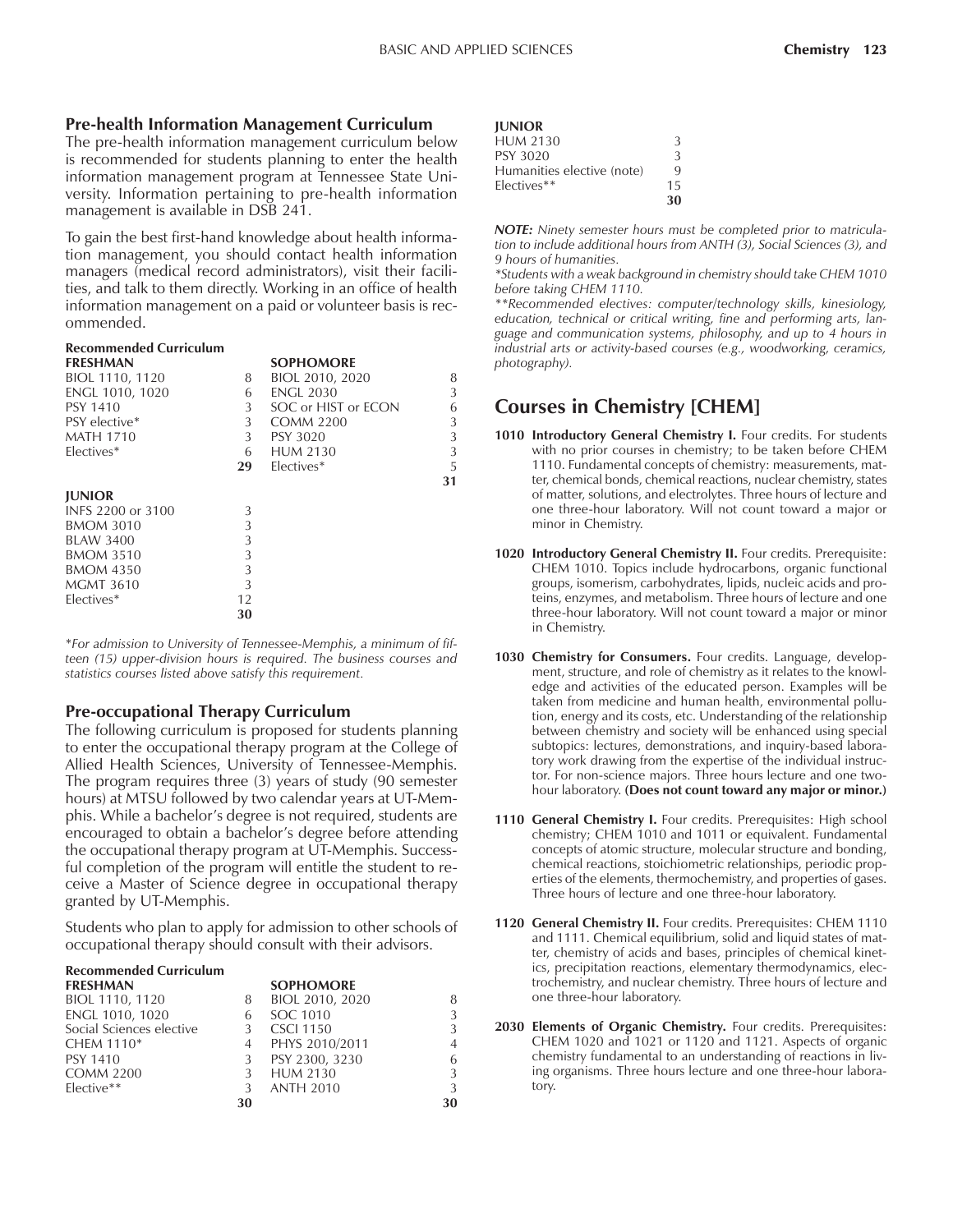- **2230 Quantitative Analysis.** Five credits. Prerequisites: CHEM 1120 and 1121. Gravimetric and volumetric determinations, an introduction to optical and electrical methods of analysis, and the stoichiometry of analytical chemistry. Three hours lecture and two three-hour laboratories.
- 2880 Undergraduate Research I. One to four credits. Prerequisite: Permission of the instructor. Student research allied with the instructor's research or designed specifically for the particular student. Minimum of three clock-hours work per week required for each credit hour. Counts for elective hours toward graduation but does not count for a major or minor in Chemistry. May be repeated for a total of four credits.
- **2930, 2940 Cooperative Education.** Three credits. Provides students with opportunities for on-the-job training in conjunction with on-campus academic experiences. Department chair should be consulted. Pass/Fail.
- **3010 Organic Chemistry I.** Four credits. Prerequisites: CHEM 1120 and 1121 or equivalent. Types of carbon compounds, their nomenclature, reactions, and physical properties. Three hours lecture and one three-hour laboratory.
- **3020 Organic Chemistry II.** Four credits. Prerequisite: CHEM 3010. A continuation of CHEM 3010. Three hours lecture and one three-hour laboratory.
- **3530 Principles of Biochemistry.** Four credits. Prerequisite: CHEM 2030 or 3020. Structure, properties, and functions of carbohydrates, lipids, and proteins and their reactions in living organisms. Three-hour lecture and one three-hour laboratory.
- **3880 Undergraduate Research II.** One to four credits. Prerequisites: CHEM 2230 and permission of the instructor. Student research allied with the instructor's research or designed specifically for the particular student. Minimum of three clock-hours work per week required for each credit hour. Summary report or some other form of presentation required. A total of no more than four credit hours of CHEM 3880, CHEM 4880, or PSCI 4080 may be counted toward a major in Chemistry. May be repeated for a total of four credits.
- **3890 Chemistry Instruction Internship.** One to three credits. Prerequisites: Successful completion of target courses and permission of instructor. A course to refine thinking, communication, and interpersonal skills through exposure to on-the-spot technical questions and a laboratory teaching experience as an assistant in an introductory chemistry laboratory. Course credits will not count toward a major or minor in Chemistry. May be repeated for a total of three credits.
- **3970, 3980 Cooperative Education.** Three credits. Provides students with opportunities for on-the-job training in conjunction with on-campus academic experiences. Department chair should be consulted. Pass/Fail.
- **4000 Medicinal Chemistry.** Three credits. Prerequisite: CHEM 3010/ 3020 or CHEM 2030 with permission of instructor. Drug design and development including structural changes involved in making drug analogs. Drug interaction with macromolecular targets including receptors, enzymes, and DNA. Various classes of drugs and their mechanisms for the treatment of specific therapeutic areas.
- **4100 Organic Spectroscopy.** Three credits. Prerequisite: CHEM 3020. Theory of and practice in the interpretation of mass, infrared, Raman, ultraviolet-visible, and nuclear magnetic resonance spectra. Three hours lecture.
- **4230 Instrumental Analysis.** Four credits. Prerequisites: CHEM 2230, 3020, and 4360. Potentiometric titration, polarographic, coulometric, gas chromatographic, ultraviolet, visible and infrared absorption, and atomic absorption techniques of analysis. Requirements and limitations of each technique for obtaining quantitative measurements; applications to various chemical systems from both theoretical and experimental standpoints. Three hours lecture and one three-hour laboratory.
- **4330 Physical Chemistry Fundamentals I.** Four credits. Prerequisites: PHYS 2020 and 2021; CHEM 2230; MATH 1910. Basic study of physical chemistry including modern theories of atomic and molecular structure, chemical thermodynamics, electrochemistry, chemical kinetics, and related theoretical topics. Three hours lecture and one three-hour laboratory.
- **4340 Physical Chemistry Fundamentals II.** Four credits. Prerequisite: CHEM 4330. A continuation of CHEM 4330. Three hours lecture and one three-hour laboratory.
- **4350 Physical Chemistry I.** Four credits. Prerequisites: CHEM 2230; MATH 3310; PHYS 2021 and 2120. Quantitative principles of chemistry involving extensive use of calculus. Thermodynamics, phase changes, chemical equilibria, electrochemistry, reaction kinetics, quantum chemistry, molecule structure, and statistical mechanics. Three hours lecture and one three-hour laboratory.
- **4360 Physical Chemistry II.** Four credits. Prerequisite: CHEM 4350. A continuation of CHEM 4350. Three hours lecture and one three-hour laboratory.
- **4400 Inorganic Chemistry.** Three credits. Prerequisites: CHEM 1120 and 1121 or equivalent; CHEM 2030 or 3010 recommended. The basic concepts and theories of inorganic chemistry and how these are used to predict and understand the physical and chemical properties of compounds of the elements other than carbon. Inorganic compounds in the air, water, earth, and in the laboratory and in biochemistry, geochemistry, and industrial materials and processes.
- **4410 Advanced Inorganic Chemistry.** Three credits. Prerequisites: CHEM 3020 and 4400; prerequisite or corequisite: CHEM 4360. Atomic theory for chemical periodicity; symmetry and group theory; molecular orbital theory; coordination, organometallic, and bioinorganic chemistry of the transition metals.
- **4430 Advanced Synthetic Laboratory Techniques.** Two credits. Prerequisite: CHEM 3020. Techniques for synthesis and purification or organic, organometallic, and inorganic compounds. Practice in the measurement of NMR and IR spectra. Skills in library use for research. Four hours laboratory and one-hour lecture.
- **4500 Biochemistry I.** Three credits. Prerequisite/corequisite: CHEM 3020; not open to those who have had CHEM 3530. Chemical properties of biological molecules such as amino acids, proteins, enzymes, and carbohydrates. Chemical basis of enzyme catalysis and reactions of carbohydrate metabolism.
- **4510 Biochemistry II.** Three credits. Prerequisite: CHEM 4500. Structure and metabolism of lipids, amino acids, nucleotides, and nucleic acids at the molecular level. Emphasis on chemistry of metabolic reactions.
- **4530 Biochemical Techniques.** Two credits. Prerequisite/corequisite: CHEM 4500 or consent of instructor. CHEM 2230 recommended. Laboratory in biochemical techniques with emphasis on protein purification, enzyme kinetics, carbohydrate and lipid